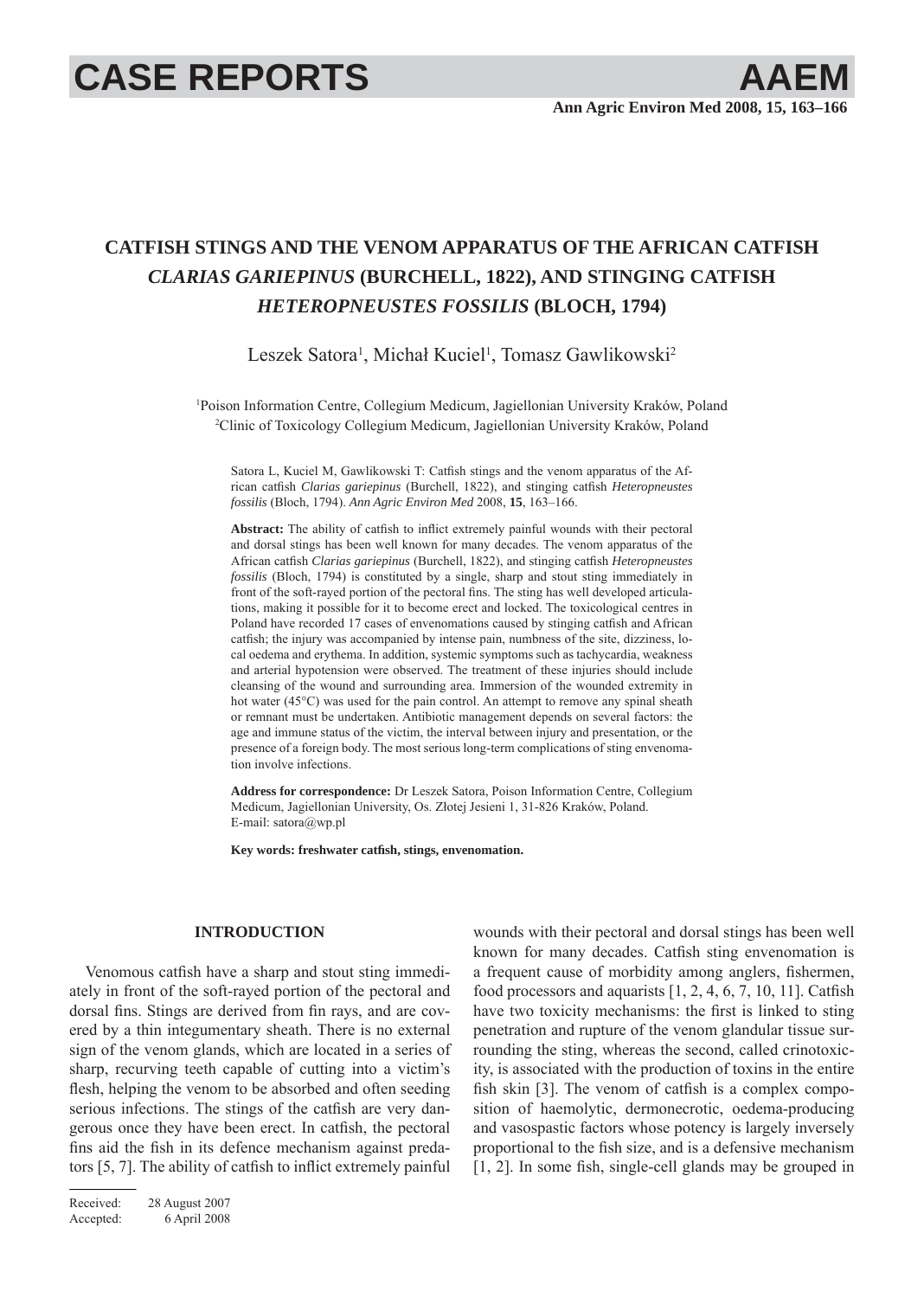larger aggregates of cells called venom glands that may form organs resembling multicellular glands of terrestrial animals. They are usually located around the spines or hard rays, of the fin. Even if covered with a connective tissue sheath, the aggregates of the venom cells do not have any common outlet; they are not therefore proper multicellular glands. The venom glands of catfish are covered with a thin sheath and release their contents when the sting is pressed. When the sting penetrates the body of its prey, pressure and rupture of the glandular tissue cause venom penetration of the wound.  $[1, 2, 10]$ . The African catfish is a fish with an elongated body that is smooth and very flexible. It has a long dorsal fin without a sting. Stings occur in the pectoral fins. This species has venom glands organized similarly to stinging catfish (masses of single-cell glands, mainly serous, in the proximity of the stings located near the spine of the pectoral spine [3]. This family is widely distributed throughout Africa, India, Indonesia and Indochina. It has an organ for breathing with air, which is a gill chamber, broader in its upper part, filled with bush-like upward-directed protrusions of the second and fourth gill arcs. *Clarias gariepinus*, which is generally considered to be one of the most important tropical catfish species for aquaculture, has an almost Pan-African distribution, ranging from the Nile to West Africa and from Algeria to South Africa. They also occur in Asia Minor (Israel, Syria and southern Turkey). In general, *C. gariepinus* lives in most river basins sympatrically with *C. anguillaris* (L). *Heteropneustes fossilis* commonly known as stinging catfish, the only species belonging to the family Heteropneustidae found in Asia. In their natural environment the fish can reach up to 70 cm in length; however when bred in an aquarium they are significantly smaller [10]. Stinging catfish are dangerous because of the connection between the stings in the pectoral fin and the venom cells  $[10, 11, 12]$ . In Asia, fishermen are afraid of this fish and if they catch it in their nets they remove it with a piece of cut-off net with great care. The stinging catfish has become a popular aquarium fish in Poland and is available in almost every pet shop. It is also bred on a large scale. Cases of freshwater catfish *H. fossilis* and *C. gariepinus* stings envenomation are presented here.

#### **MATERIALS AND METHODS**

In the Clinic of Toxicology of the Jagiellonian University Medical College, various patients are evaluated and hospitalised due to bites inflicted by animals occurring naturally in Poland [9], as well as those bred in home aquariums [10]. Additionally, the Centre for Toxicological Information of the Jagiellonian University Medical College records and documents cases of animal-induced envenomation in southern Poland. Co-operation between toxicological centres from other regions of the country enables the registration and analysis of all cases of poisonings that occur in Poland. Cases of catfish-induced envenomation were subject to analysis – 17 patients were injured by freshwater catfish in the monitored areas; 10 caused by stinging catfish and 7 caused by African catfish. Observations were carried out in the years 2003–2007. Medical history was collected from patients who had to answer a questionnaire related to the epidemiological and clinical aspects of envenomation. The course of poisoning was analysed on the basis of case records and correlated with the catfish venom composition. Three African catfish and 3 stinging catfish were used for the analysis of the pectoral stings. The fish were killed after anesthesia in triacaine (MS 222) solution. The pectoral fins were separated and each of them observed under a light microscope.

#### **RESULTS**

Seven cases of envenomation with African catfish venom were reported. The exposure took place during contact with the stings of the pectoral fins. The affected persons were staff of supermarkets, and injuries occurred during fish preparation for sale. Injuries were puncture wounds in all cases. The wounds were on the right hand in 5 victims, left hand in 2. Intense pain was the main symptom in the acute phase of envenoming, but other inflammation manifestations, such as oedema and erythema, were also common in all cases. Treatment consisted of surgical wound debridement, and removal of the remnants of broken fin rays in 2 cases, hot water immersion for 40 min. in 5 cases as well as pain management, antibiotic therapy and tetanus prophylaxis were given in all cases. Over 1-2 months, the wound healed slowly by second intention. No residual deficits in motor or sensory functions were observed. Aid was usually provided by first-contact physicians in 4 cases and the Toxicological Centre consulted. In the pectoral fins of African catfish there are 8 rays, the first of which are much larger than the others (I 7); they are serrated and connected with the shoulder girdle by an articulation. Three well developed articulations allow the stings erection and locking when the catfish is disturbed (Fig. 1). The stings are responsible for most of the morbidity cases resulting from catfish encounters.

The toxicological centres in Poland have recorded 10 cases of envenomations caused by stinging catfish. The affected persons were aquarium fish breeders, and envenomations occurred during tank tending and fish feeding. Injuries were puncture in all cases. The wounds were on the left hand in 2 victims, right hand in 8. The injury was accompanied by intense pain, numbness of the site, dizziness, local oedema and erythema. In addition, symptoms such as tachycardia, weakness, arterial hypotension, loss of consciousness, respiratory distress and unusual sensations (tingling, pricking) were observed (5 cases). We consider these envenomations as moderately serious accidents. The first aid treatment for stinging catfish stings was removal of all foreign material and irrigating the site with whatever clean liquid is available, warm water immersion and pain management. Radiographs aimed at the inspection for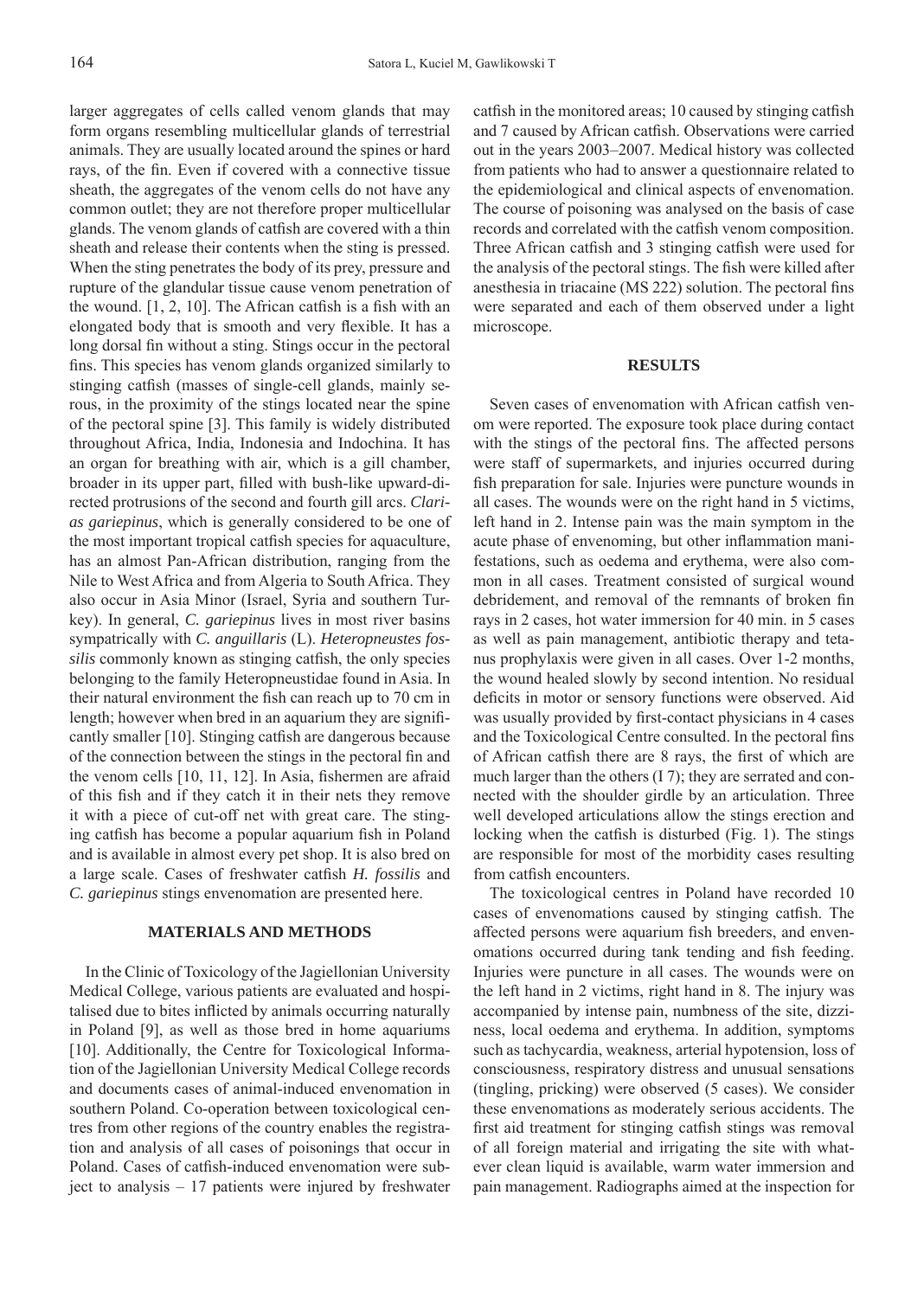



foreign bodies was used in all cases. The patients received a prophylactic short course of oral therapy with trimethoprim-sulfamethoxazole. Tetanus prophylaxis was given when indicated (7 cases). Some patients were observed for 24 hours (5 cases). In all cases, no residual deficits in motor or sensory functions were noted. Over 2 months, the wounds healed slowly by second intention. Pectoral fins of stinging catfish possess  $8 \text{ rays} (17)$ . The first ray (spine) is well-developed: serrated with a sharp end, it looks like a harpoon. Three articulations allow erection and locking (Fig. 2).

#### **DISCUSSION**

After catfish envenomation the following may occur: persistent cutaneous oedema, erythema, intense burning or throbbing pain that may appear at the wound site. Paresthesias, weakness, localized sweating, and muscular fibrillation can be accompanied by cyanosis and inflammation around the puncture site. Lymphangitis, cellulitis, and septicaemia may be sequelae [1, 2, 6, 10, 11]. Other systemic symptoms may also be present, including tachycardia, hypotension, nausea and vomiting, dizziness, respiratory distress, and loss of consciousness [1, 2, 6, 10, 11]. Immersion of the injured part in 45°C water for at least 30–90 minutes may be beneficial to relieve muscle spasms and intense pain; it may also inactivate some venom in the wound [1, 6, 10]. The use of parenteral analgesics may be necessary to control pain. Tetanus prophylaxis should be given when indicated. Antibiotic management depends on several factors: the age and immune status of the victim,

**Figure 1.** Pectoral sting of *Clarias gariepinus*. **Figure 2.** Pectoral sting of *Heteropneustes fossilis.*

the interval between the injury and the presentation, and the presence of a foreign body. As injuries inflicted by catfish may result in delayed presentation of infection, it was suggested that the patients should be admitted for observation  $[1, 2, 10]$ . In the case of injury inflicted by catfish, infection may develop even within 3 months of the incident; the patients were therefore instructed to have check-ups [1, 10]. It has been demonstrated that tissue extracts from stinging catfish and walking catfish *Clarias batrachus* (L) induced cardiotonic activity in isolated hearts of frogs, and the extracts from *H. fossilis* had a greater influence than those of *C. batrachus*. The epidermal secretions of stinging catfish and walking catfish are rich in lipids and proteins while carbohydrates are very low. It has been shown that lipids are the principal constituents of the skin of these fish. Most of the lipids are phospholipids [12]. The concentration of proteinaceous material secreting cells around the pectoral sting has led to the evolution of the venom gland in catfish [3]. Rupture of this epithelium during envenomation is the source of the venom injected into the victim's body. The severity of the envenomation depends on the fish species, the number of stings, and the amount of venom released – the amount of venom is correlated with the size of the fish. The management of the envenomation caused by African catfish venom, noted in Poland, was predominantly symptomatic. The aid was usually provided by first-contact physicians and sometimes the Toxicological Centre was consulted. In the case of stinging catfish poisoning the treatment is mainly symptomatic [10, 11]. Although these injuries are intensely painful, most such envenomations heal without sequelae. Occurrences of this